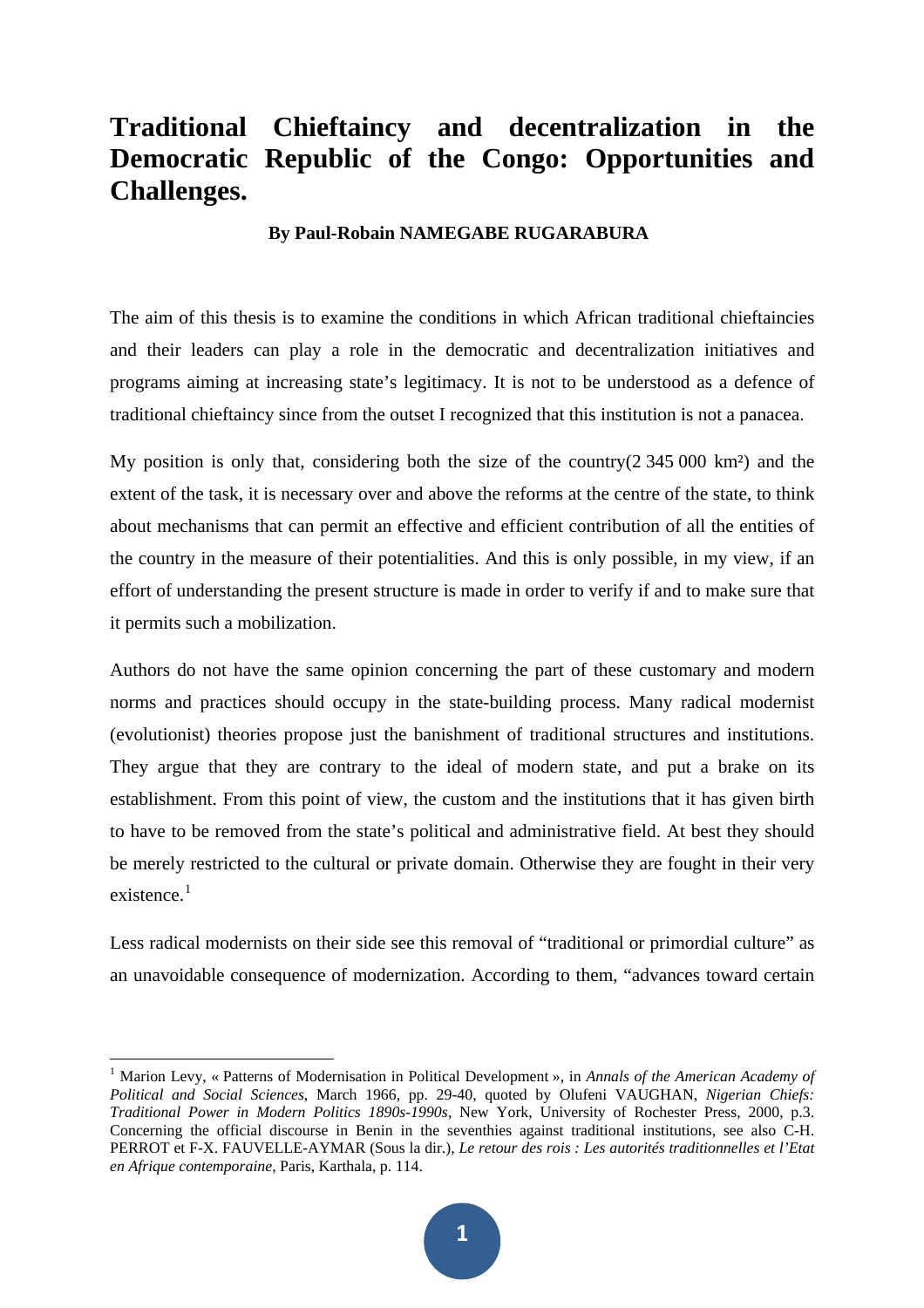levels of modernity within African political, economic, and social system are invariably accompanied by an equal decline in that system's traditional and primordial culture"<sup>[2](#page-1-0)</sup>

Other authors have developed more conciliatory and even realistic approaches. For them, Africa follows a paradoxical logic in comparison with that of the nation-state at its beginnings. According to them, nation-state took advantage of a context of insecurity to monopolize the legitimate use of violence. The latter became a collective right of the societies in exchange for their security. Mwayila Tshiyembe claims that this success was due to a double postulate:

- 1. the one of individualism which requires from individuals to refer to the political entity instead of the community to which he belongs.
- 2. The one of nation-state's own credibility, i.e. its capacity to actually protect the citizen and to have enough resources to this end.

Paradoxically, notes this author, the main characteristic of post-colonial African state is the decay of the central power because of nepotism, precariousness, lack of any civic and political virtue, predation and bribery. Far from being confronted by the crisis that western feudal lords faced, African pre-colonial nations and the traditional authorities that symbolize them have got resources all the more powerful since they represent the traditional legitimacy in opposition to the legitimacy of importation that covers the official political scene.<sup>[3](#page-1-1)</sup>

African state is thus, in the present day, necessarily a multinational state. Traditional institutions are still keeping a very important room into the collective imaginary and many Africans are still attached to them. These institutions have some values (the idea that the power is derived from the people for whom is held in trust, search for consensus when dealing with some controversial issues, existence of checks and balances<sup>[4](#page-1-2)</sup>, cohesion of the group, identity building), which can contribute to the edification of a more embedded state. It follows from that that, by rejecting these institutions, one runs the risk of leading to either a total dislocation of African societies or a rejection of the graft of what should be seen as a totally foreign state. The tendency is thus to propose a sort of articulation of tradition and modernity. Trutz Von Trotha has proposed the idea of turning the (administrative) chieftaincy of present

<span id="page-1-0"></span><sup>2</sup> SCHRAEDER Peter J., *African Politics ans Society: A Mosaic in Transformation*, 2ed., Ed. Belmont, CA: Thomson/Wodsworth, 2004, quoted by BRADLEY TODD M., «The Other»: Precursory African Conception of Democracy», in *International Studies Review*, 7, 2005, p.418.

<span id="page-1-2"></span><span id="page-1-1"></span>MWAYILA TSHIYEMBE, *Etat multinational et démocratie en Afrique : Sociologie de la renaissance politique*, Paris, L'Harmattan, 2001, p. 121. 4 OLADIPO Olusegun, "Tradition and the Quest for Democracy in Africa", 2000, Available at www.polylog.org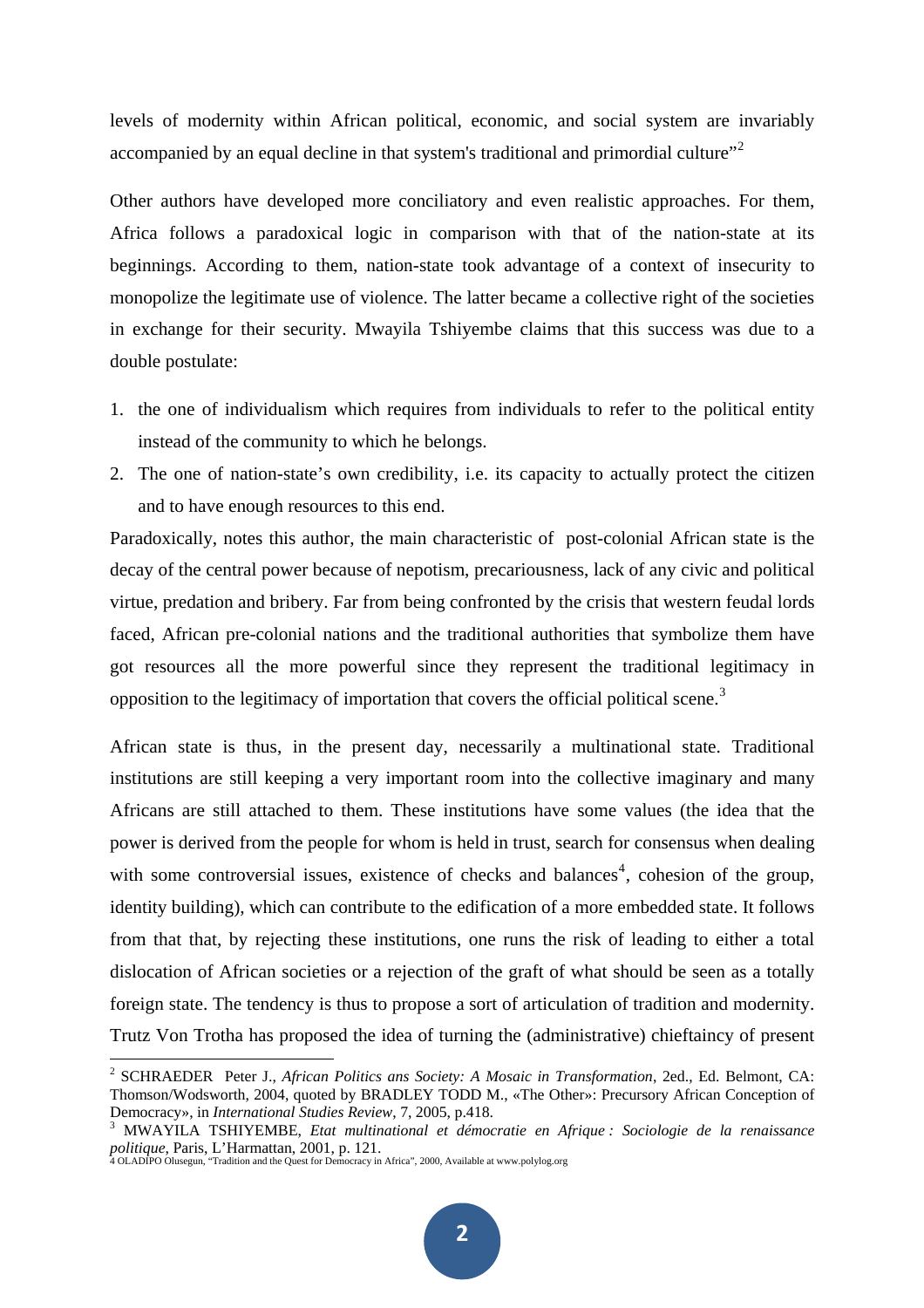days into "civil chieftaincy". This would be more just, responsive and responsible just as the new type of central government would be.<sup>[5](#page-2-0)</sup> Mwayila Thiyembe speaks of what he calls "*republicanisation du pouvoir traditionnel*" (transformation of traditional power into republic). It is about a sort of marriage of heart and convenience of these two fields of politics. Its viability requires that tradition get into the republic and the republic into the tradition. In concrete terms, African institutions should be associated with the state project. This process implies, among others, at the micro-local level, the recognition of the traditional power and the rehabilitation of its institutions so that there are cheftaincy's government and assembly. It should be endowed with a legal status and the consequent administrative structure. It will become the place where people will be introduced to and will familiarize with democracy.<sup>[6](#page-2-1)</sup>

I show in chapter three of this thesis that Congo is still stumbling on these two opposite tendencies. Since the royal decree issued on October  $6<sup>th</sup>$ ,1891 traditional chieftaincies have been recognized and inserted in the administration of the so called Independent State of Congo<sup>[7](#page-2-2)</sup>. But, the subsequent legislative interventions pretend to recognize the autonomy of the traditional entities and, at the same time or immediately after, one notices the will to submit them and to substitute a new legal and political hierarchy for the existing orders. This imprecision throws quite a few people into confusion about whether the existence of traditional institutions is a transitory situation or not. (For example, in 1973, a law on the land has transferred the monopoly on the land and its management to the state. Dealing with the rural lands, this law says that its regulation will be fixed by the president of the Republic. It has never been the case until now. Is it a lack of political will? To be honest, this is one of the matters which constitutes the core of the traditional political system so that an "anarchic" intervention of the state will certainly lead the state to an open war with "its" chieftaincies!) In any case, this situation is likely not to promote any strategy of consolidation.

<span id="page-2-0"></span><sup>&</sup>lt;sup>5</sup> See Trutz Von Trotha contribution in Donal I. RAY and E.A.B. Van ROUVEROY Van NIEUWAAL (Dir.), "The new relevance of traditional authorities in Africa's future", in *Journal of legal pluralism and unofficial law*, n°37-38/1996, special double issue, Foundation for the journal of legal pluralism, Netherland, 1996, p.8.  $^6$  MWAYILA TSHIYEMBE, *op.cit.* 

<span id="page-2-2"></span><span id="page-2-1"></span> $\frac{7}{1}$  This appellation was just a diplomatic way of hiding what was in reality a private property of the King of Belgians. Englebert notes for instance that "Congo was created by Leopold II, king of Belgians, as a private commercial venture. Henry Stanley had been commissioned to explore the bassin of the Congo River, and the resulting Congo Free State was created in 1885 as a personal property of the king". Quoting Winsome Leslie, he notes that "the focus was on extraction of resources, the unification of territory through military conquest, and the ecoomic destruction of pre-existing kingdoms". Englebert Pierre, *op. cit*. 107. To stress this patrimonial behaviour, if it were still necessary to demonstrate it, one should remember that Leopold II has bequeathed Congo to Belgium.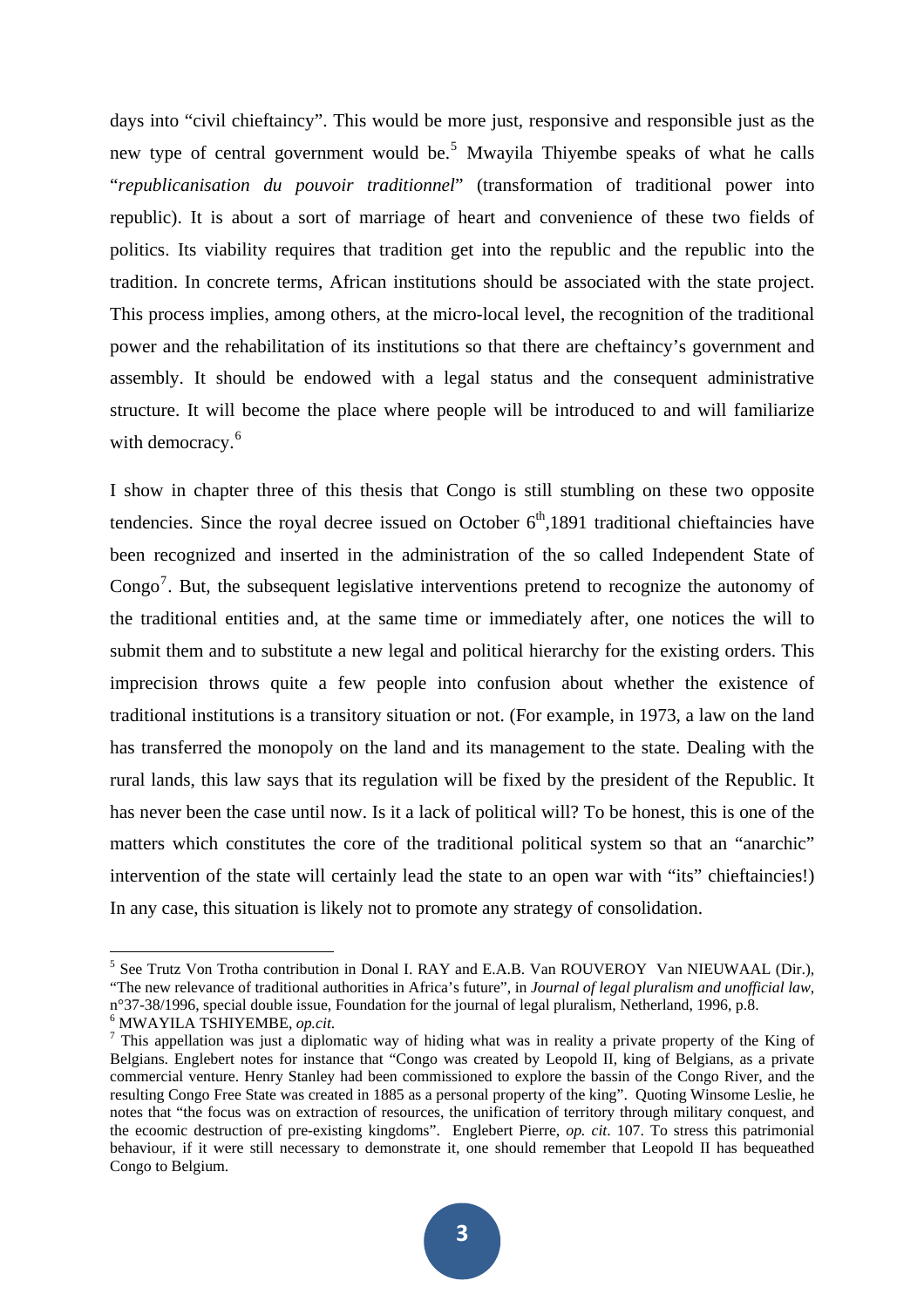The new constitution adopted by referendum in December 2005, recognized clearly legal status to traditional entities. But it is up to the law to establish its organization and functioning. This option, made at the high level (constitution), corresponds to a largely shared opinion that the building of modern state on the debris of the old requires the adjustment of tradition to modernity, rather than the substitution of one for the other. $8$  In this regard, the literature review is extremely important as it helps to bring out what is already known and, by doing so, to clear the ground for the contribution to both debate and decision-making. I will particularly focus, in the following point, on the literature which sees in the historical trajectory of African states and the "marginal" status or the role that the traditional entities have occupied in most of them as the main explanatory factors of their failure. The main hypothesis is therefore that the restructuration of these countries (Congo in particular) in such a way that these local institutions have a key role will be the guarantee for acquiring both legitimacy and developmental capacity.

#### State legitimacy and developmental capacity:

Political scientists and sociologists have recently developed very stimulating approaches to understand African states, to explain most of its failures and to indicate the way in which reforms should be led. They have focused their analysis on the articulation between state and society. On this particular issue it becomes common among them to speak of the illegitimacy of African state. This phrase expresses the fact that African state is not (ex ante) locally appropriate or rooted. It is a product of transplantation instead of being a creation of local history.<sup>[9](#page-3-1)</sup> Pierre Englebert, using Kalevi Holsti's terminology<sup>[10](#page-3-2)</sup>, has distinguished two sorts of legitimacy: the *vertical legitimacy* and *the horizontal legitimacy*. Vertical legitimacy corresponds to the quality of the relation between society and political institutions or in others words the presence of a consensus on the content of the social contract. The exogenous process of state creation had as consequence that "*the leadership or the ruling class inherited* 

<span id="page-3-0"></span><sup>&</sup>lt;sup>8</sup> Lemarchand René, "Political Clientelism and Ethnicity in Tropical Africa: Competing Solidarities in Nation-Building", in *The American Politcal Science Review*, Vol.66, n°1, March 1972, p.87.

<span id="page-3-1"></span><sup>&</sup>lt;sup>9</sup> Englebert Pierre, state Legitimacy and developement in Africa, Boulder and London, Lynne Rienner Publishes, 2000, pp.4-5. See also Hyden Goran, "Problems and Prospects of State Coherence", in D. Rothchild and V.A. Olorunsola, *State versus Ethnic Claims: African Policy Dilemmas*, Boulder, Colo.: Westview Press, 1983, pp.67- 84; Badie Bertrand, *L'Etat importé: L'occidentalisation de l'ordre politique*, Paris, Fayard, 1992; Davidson Basil, *The Black Man's Burden. Africa and the Curse of the Nation-State*, New York, Times Books, 1992; Dia Mamadou, *Africa's Management in the 1990s and Beyond: Reconciling Indigenous and Transplanted* 

<span id="page-3-2"></span><sup>&</sup>lt;sup>10</sup> Holsti Kalevi J., *The State, War, and the State of War*, Cambridge: Cambridge University Press, 1996; quoted by Englebert Pierre, *op.cit*., pp.7-8.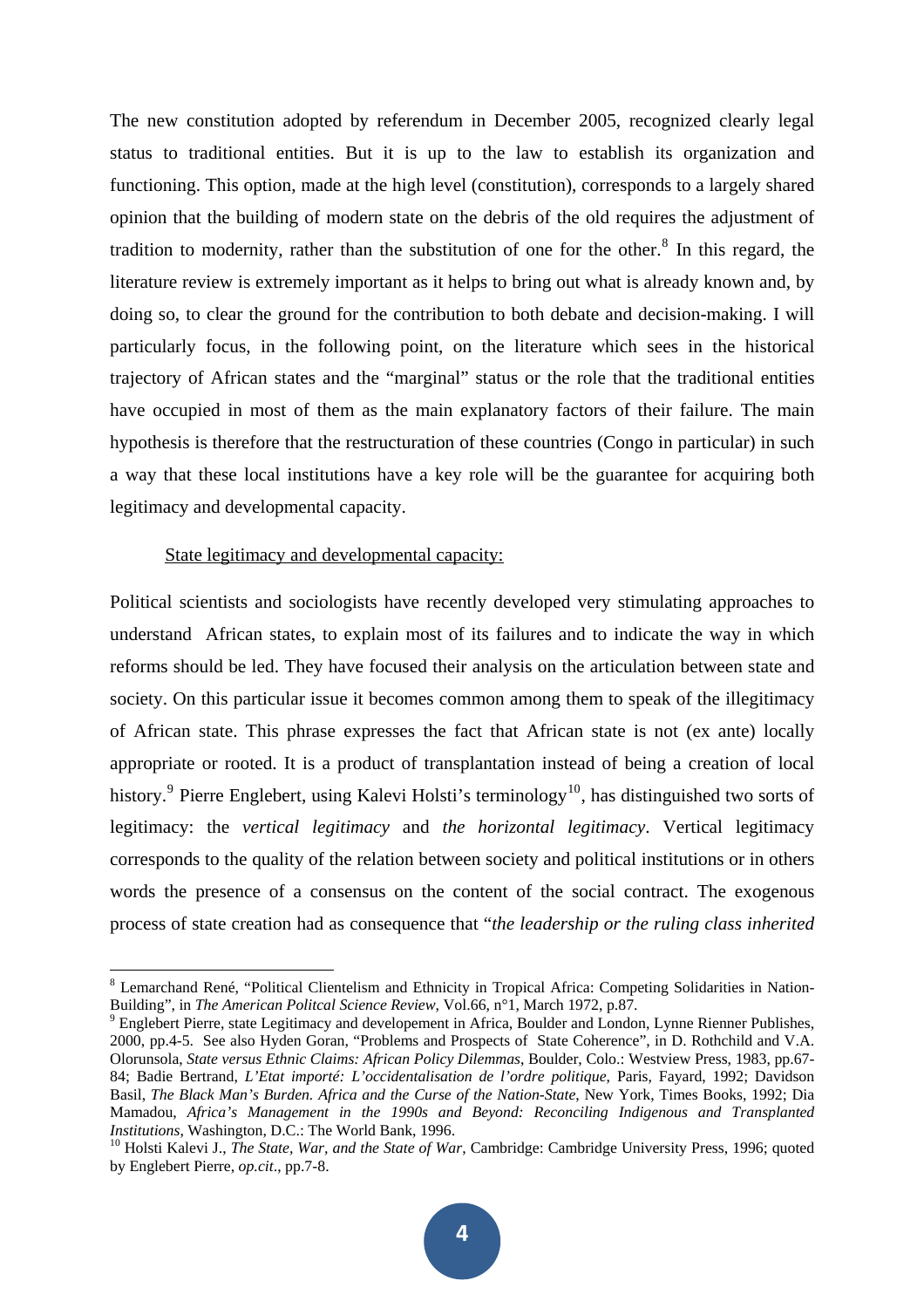*the state rather than shaping it as an instrument of its existing and developing hegemony. As a result, African states were born lacking legitimacy, meaning simply that they were not endogenous to their societies, they were not historically embedded into domestic relations of power and domination, and they therefore suffered from dichotomization between power and statehood*"<sup>[11](#page-4-0)</sup>. Vertical legitimacy captures the degree to which contemporary state institutions evolved endogenously to society or were imported and, in the later case, the extent to which such imported institutions clash with pre-existing relations of authority.

Horizontal legitimacy refers to the degree of continuity between pre- and postcolonial borders and is measured by the percentage of a country's populations that belong to ethnic groups not partitioned by borders. Although the arbitrariness of borders is not particular to Africa, the characteristic of African borders is that they were drawn according to colonial interest without any regard to the social and political realities on the ground. Even if ethnicity is itself a fluid concept and unreliable source of identity or institutional affiliation, as Englebert puts it, the fact that an ethnic group exists on both sides of contemporary border, no matter how intense the ethnic identity, means that the border cuts across a pre-existing area of common political culture<sup>[12](#page-4-1)</sup>. Therefore it becomes difficult for an imposing state to get the allegiance of a partitioned group.

The conclusion of this study demonstrates that the African countries that have a high degree of legitimacy, both vertically and horizontally, (Botswana, Lesotho, Swaziland, Seychelles, Cape Verde, Mauritius, São Tomé, and Principe) also have great developmental capacity. Freed from the immediate imperative of coercing support for building hegemony, they are more willing to invest in infrastructures, education, and health. Thus, their existing legitimacy is enhanced by the efficiency of their policies. As for their lower degrees of legitimacy, their resources are either spent on activities for rulers to establish control over society (strong bureaucracies and unnecessarily large armed forces), redistributed to competing groups (cooption) to maintain tolerance of their rule, or in current spending (salaries and wages). They resort to neo-patrimonial policies in order to substitute instrumental legitimacy for the lack of moral foundations of their power.<sup>[13](#page-4-2)</sup> It appears from this point of view that neopatrimonialism is not an irrational practice politically speaking, but a political choice/necessity, which in turn depends on the degree of state legitimacy. Bad governance

<span id="page-4-1"></span><span id="page-4-0"></span><sup>11</sup> Englebert Pierre, *op.cit,* p.76. 12 Englebert Pierre, *op. cit.,* p.8. 13 *Ibid.,* pp.71-149.

<span id="page-4-2"></span>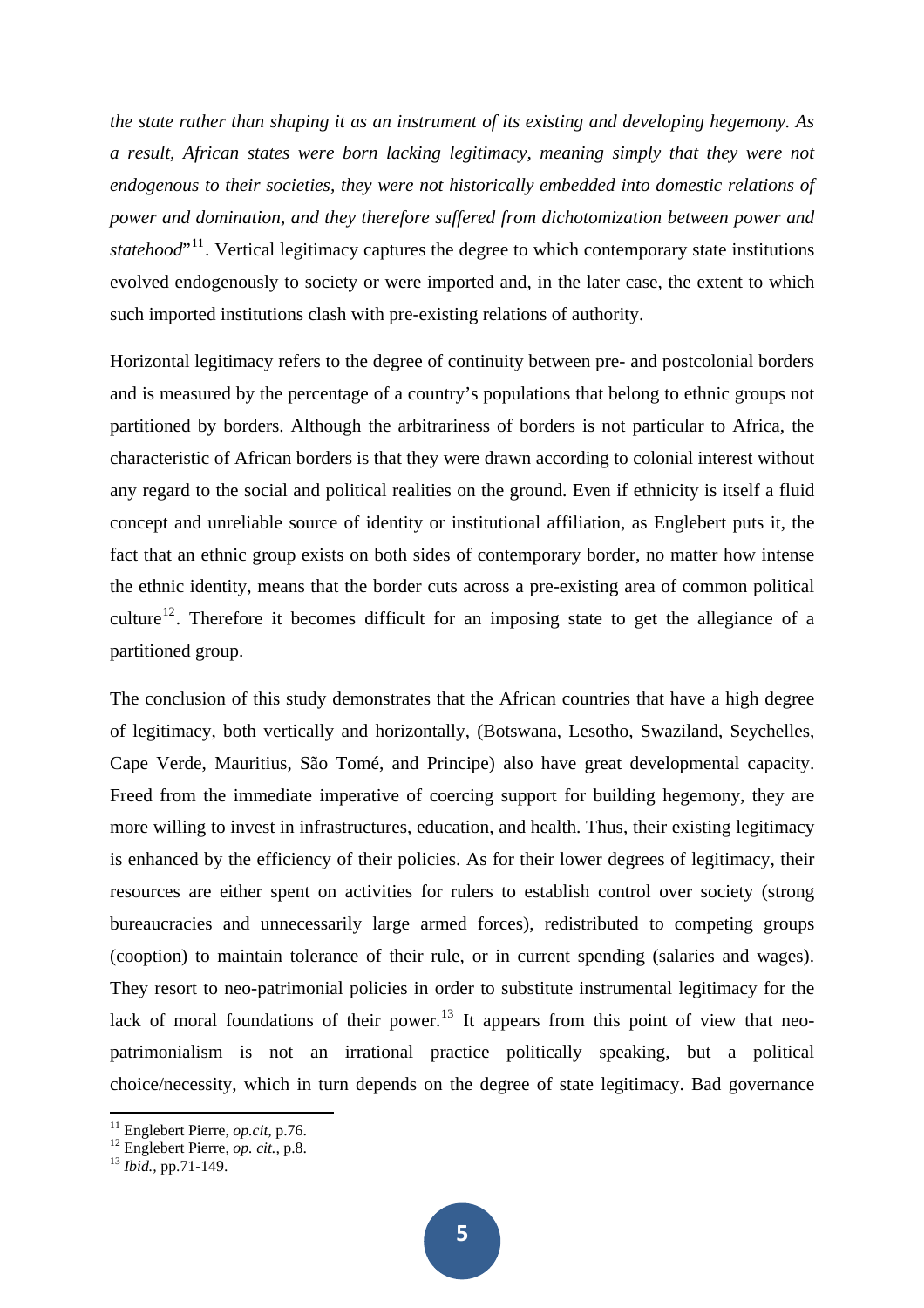becomes not a mere problem of political elites, but a structural problem linked to the state itself.

#### My personal opinion on this approach:

In my view, it is possible to speak of state illegitimacy without referring to the historical argument, which implies the necessity of cultural embeddedness of institutions. From this point of view, state illegitimacy may express (ex post) the rejection of, or the disinterestedness towards, the sate because of its poor performances and its misdeeds (predation, corruption, administrative decay, carelessness of social problems…). This illegitimacy deprives the state from any real meaning in the collective imaginary with, as one of the consequences, the lack for the state of the capacity of mobilization(army, for instance, in Congo).

Although there may be a sort of continuity between these two understandings of state illegitimacy insofar as the rejection of the transplant because of its poor performances can be logically associated with his "*exogeneity*"<sup>[14](#page-5-0)</sup>, there is a clear difference in their implications. The fact that Europeans have exported the state to Africa is a simple matter of fact, which can lead -not without mistake- to sustain that it is impossible to achieve the legitimacy of state in Africa since the birth and the development of the modern state occurred out of Africa. One can derive from this point of view that, given the fact that history cannot be changed, the state imported in Africa will never become legitimate unless we proceed by organizing Berlin II as it was proposed by the former President of Rwanda, Pasteur Bizimungu. This idea seems to have seduced Pierre Englebert<sup>[15](#page-5-1)</sup>, following in that Francis Deng<sup>[16](#page-5-2)</sup>. Since the first steps towards this conference are not taken and supposing that it never occurs, the legitimacy(and with it, the developmental capacity) should suffer the same fate. I shall call this conception a "static or fatalist conception of legitimacy".

The second understanding of the state legitimacy is more focused on the organization and the performances of the state which generate the interest and the (affective and material) support of the citizens, make members of the same state feel more responsible one for another... From this point of view, we can distinguish for instance for the same state through a certain period

<span id="page-5-0"></span> $14$  The book of Pierre Englebert above quoted sustains this thesis. It shows how state legitimacy affects policy choices and the quality of governance and condition the developmental capacity.<br><sup>15</sup> Englebert Pierre, *op.* cit., pp. 186 and al.

<span id="page-5-1"></span>

<span id="page-5-2"></span><sup>&</sup>lt;sup>16</sup> Deng Francis, "These Borders Are Not Sacred", *Washington Post*, 20, December 1996.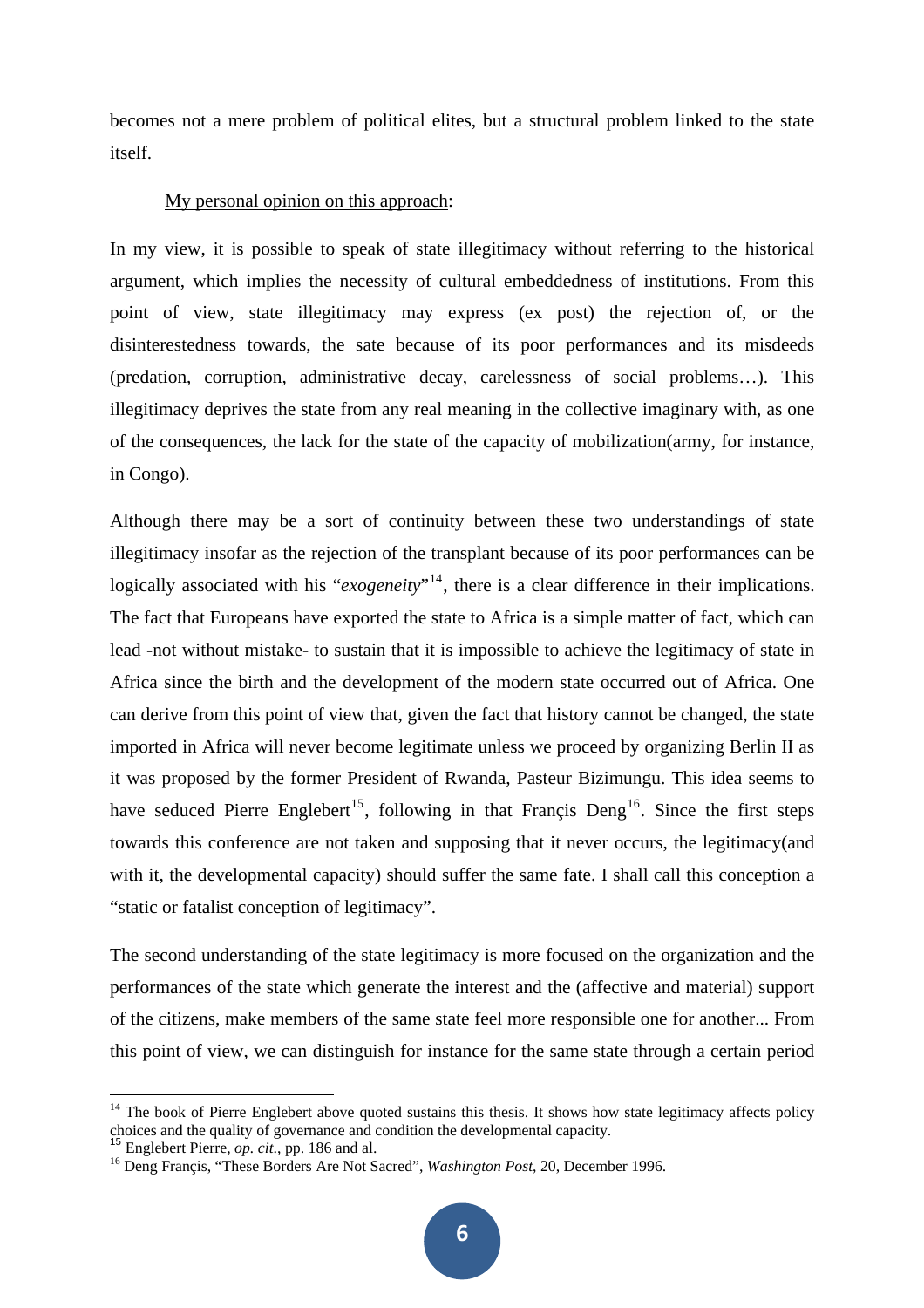of time, the period of strong or weak legitimacy (despotic/democratic state, authoritarian/liberal state, welfare state) even in the context where the state was born. I shall call this conception the "dynamic conception of legitimacy". Understood as such, illegitimacy can strike both state and traditional entities and it is quite evident that when one speaks of legitimacy crisis in Africa, none of these two entities is spared. An abundant literature attests the fact that they are intimately linked and dependant one on the other. Fortified by their political, judicial, land, sacred, and ceremonial power, traditional authorities are called upon for acting as go-between between population and state, mobilizing population and conferring legitimacy to the state and its rulers. As for traditional authorities, they need the state to recognize their legitimacy and to get some political and economic advantages for themselves and for their entities.[17](#page-6-0) Thus the idea of "*elite consensus*" system put forward by Donald Rothchild and Michael W. Foley<sup>[18](#page-6-1)</sup> among others. It is shows how this system affected both state and chieftaincy legitimacy for better or for worse.

# Caveat:

By underlying these two conceptions of state legitimacy(the historical or static one and the outcome-based or the dynamic one), I did not aim at opposing them or to establish the prevalence of one over the other. On the contrary, the aim was twofold:

1°. To insist on their complementarities and to underlay the danger of incompleteness run by "isolationist" explications. The institutional embeddedness teaches us that the popular perception of an institution can influence positively its performances. When it is got from the beginning, it exempts the institution from the hard task of having constantly to explain its moral or social foundation and allows it to freely devote to the mission it was created or established for. But it is not in itself a guarantee of performance, nor is it a key for perpetual legitimacy. They are both the result of the organization of the institution(structure); the quality of the leadership, the presence or not of regularized channels of communication with social groups, the adaptability to its internal and external environment... The poor

<span id="page-6-0"></span><sup>&</sup>lt;sup>17</sup> Read, among others, RAY Donal I. and ROUVEROY Van NIEUWAAL E.A.B.(Dir.), "The new relevance of traditional authorities in Africa's future", in *Journal of legal pluralism and unofficial law*, n°37-38/1996, special double issue, Foundation for the journal of legal pluralism, Netherland, 1996, pp. 4, 24-25, 42, 43; PERROT C.- H. et FAUVELLE-AYMAR F.-X.(dir.), *Le retour des rois : Les autorités traditionnelles et l'Etat en Afrique contemporaine*, Paris, Karthala, 2003, pp.20 & 119; Maurice KAMTO, « Les rapports Etat-société civile en Afrique », in *Revue juridique et politique*, 1994, p. 290.<br><sup>18</sup> Donald Rothchild and Michael W. Foley, "African States and the Politics of Inclusive Cohalitions", in Donald

<span id="page-6-1"></span>Rothchild and Naomi Chazan, (1988), *The Precarious Balance: State and Society in Africa*, Boulder and London, Westview Press, pp. 233-264.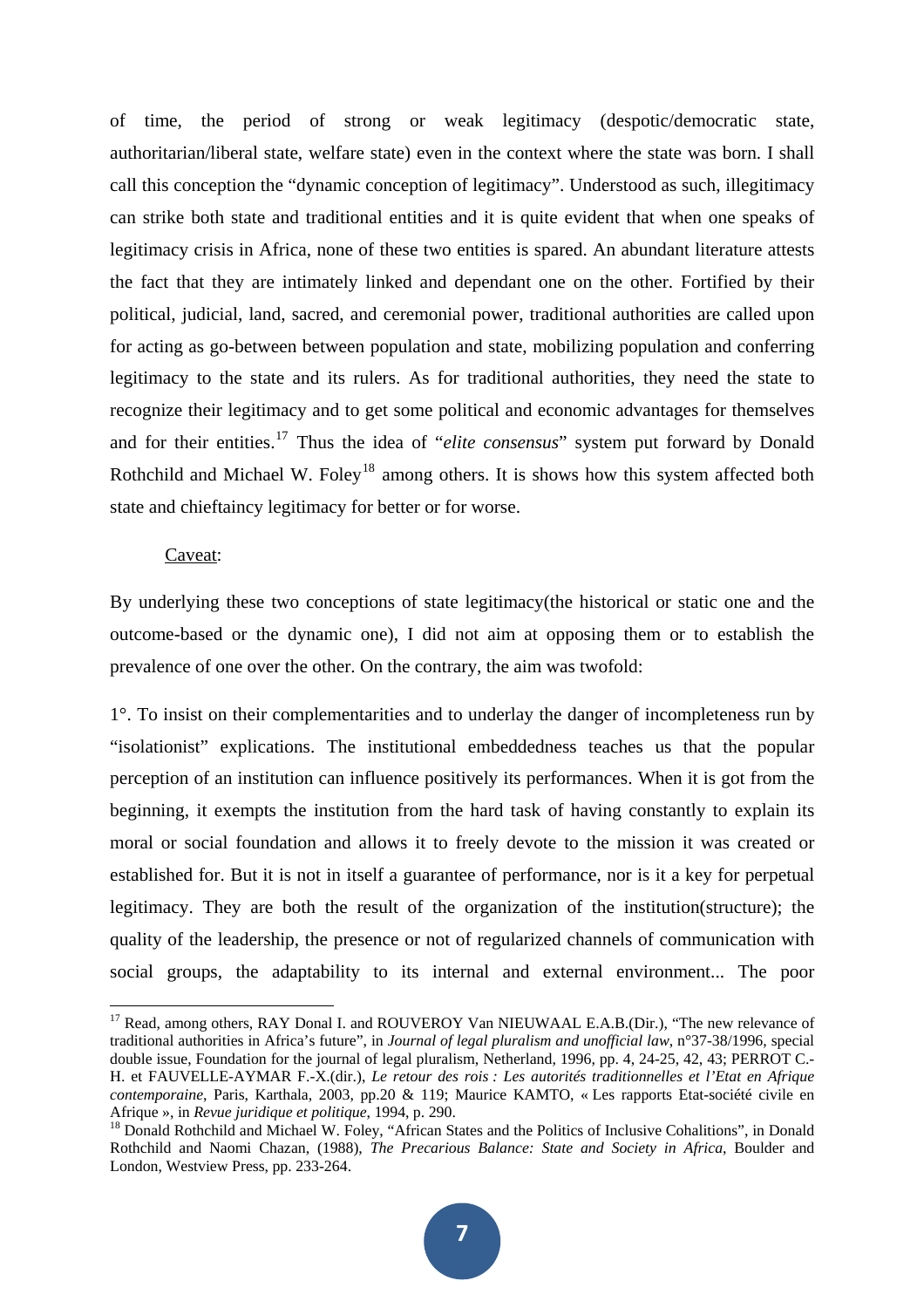performances, the weakness or the collapse of the state are a shared responsibility of both modern and traditional entities. The question is the one of degree in terms of responsibility and not that of virginity for one and guilt for the other. And even where some traditional leaders can justify not having taken a great part in the state apparatus, *strictu sensu*, they have rarely -if ever- developed, individually and collectively, any strategy, which can impose them as an alternative to the state.

2°. To underlay the failure of the clientelism or neo-patrimonialism, to serve as an instrument for assessing developmental strategies. Inefficiency, it appears from these chapters, has generated not only real problems of legitimation but also, somewhat ironically, a constriction of central government hegemony

After having mentioned that, I examine one of the ways in which African state(here Congo) can orient its policy to get legitimacy. I chose to work on decentralization.

## Three reasons for choosing to work on decentralization:

-The first is constitutional: the new constitution adopted by referendum in December 2005 recognizes the status of decentralized entities to traditional chieftaincies. The interest consisted in pointing out the implications of this recognition in comparison with former experiences.

-The second reason is that I am opposed to a tendency in the Congolese political opinion – influenced by a current of literature- to confuse the debate on decentralization with the quarrel about the form of the state, which may be federal or unitary. In this debate, the fear of centrifugal forces that federalism could encourage is warded off by the option for unitary and, possibly, decentralized state. Decentralization ends up in being, in their view, a property that can only be applied to unitary state. I hold that decentralization remains relevant even in the case of federal state, since the constitutive states are not the last tier of the political organization. They include cities, communes, chieftaincies, etc. which may require legal status of decentralized entities.

-The third reason is that decentralization seems to be a realist solution in the current context of Congo weak state. Although it is true that decentralization can weaken a country even more and that it would be better to achieve, first, a strong state, the question remains how can the strong state be achieved in front the ongoing claims for more autonomy for local governments. Since achieving a strong state implies achieving successfully the hegemonic project, this can be reached only in two ways: on a voluntary basis for people and entities which are involved or by coercion. Coercion is not a new phenomenon in African experience both in the colonial and postcolonial period to think that the failure of the hegemonic project is the result of insufficient violence. Africa has got more that its share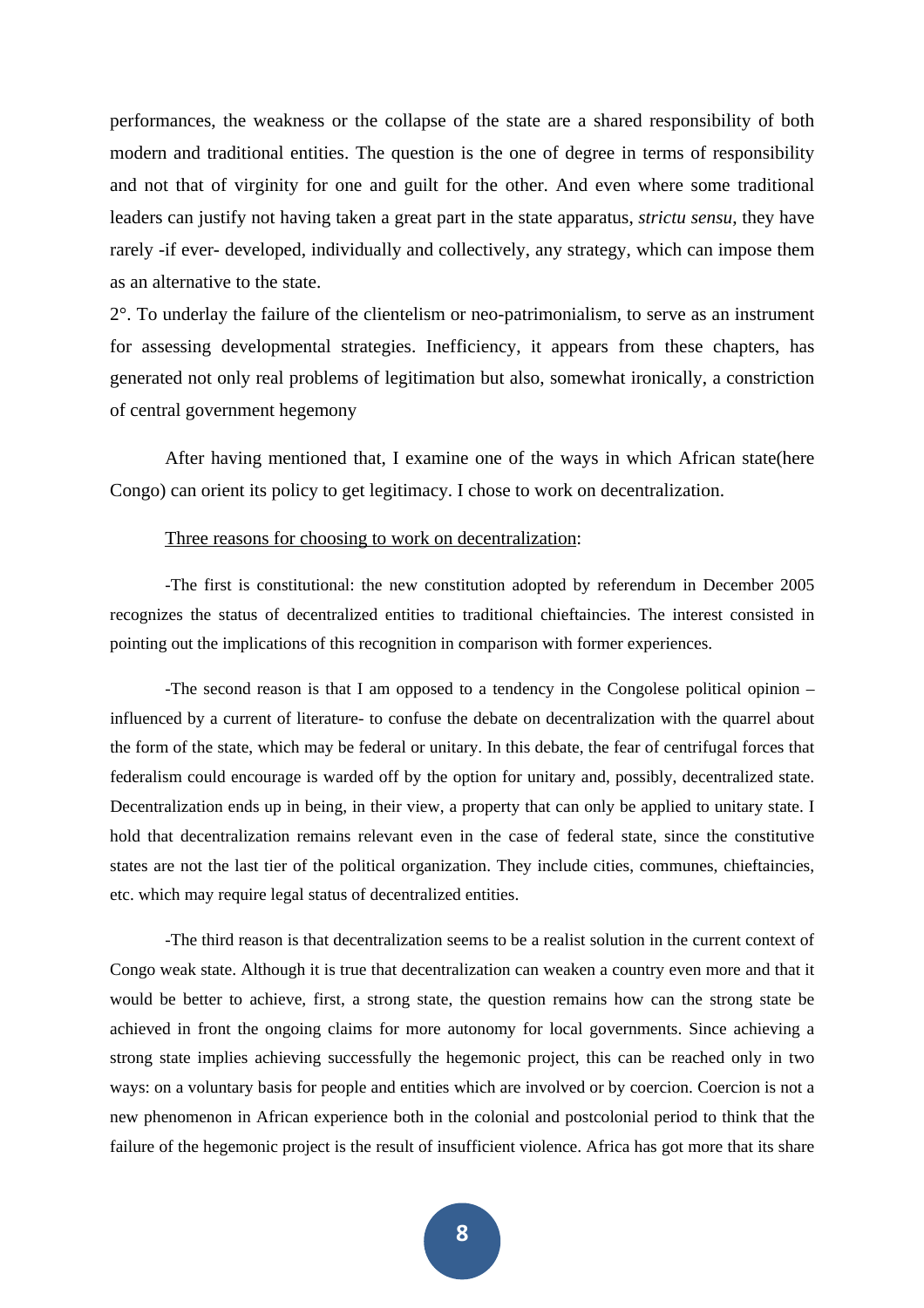of coercion and violence so that the failure of the hegemonic project can be analyzed also as a response of the society to an alien or arbitrary state. Another element to mention about coercion is that it does not benefit any more from the same opportunities (namely tolerance) as before. To illustrate the time has changed, Laurent Gbagbo, president of Cote d'Ivoire, used the right formula in asking Africa has to make its 1789 revolution in the presence of Amnesty International.<sup>[19](#page-8-0)</sup>

Decentralization is put in correlation with democracy so that pretending decentralizing without democratizing is likely to be decentralized despotism. Decentralization is understood in four dimensions borrowed from Dele Olowu: political (free and fair elections, accountability of the executive to public bodies empowerment of local governments), economic (support to private sector, reduction of state dominance in the economy, competitiveness), administrative (capacity building at local level, strengthening of field administration) and financial (tax power, transfer of resources from the centre to autonomous agencies, move of financial institutions away from the major capitals).

These four dimensions of decentralization served to question the decentralization rhetoric in the Congolese political leaders' discourse, in light of the legislation that has been actually applied from the colonial period until now. The result is that there is a parallel or continuation between colonial and post-colonial territorial administration and the absence of a real will to decentralize. The colonial power denatured the relationship between chiefs and their subordinates and used traditional authorities as intermediaries to reach indigenous populations and to get the compliance with demands of labour and other regulations. Ironically, this distortion of traditional authority was accompanied by their conditioning: chiefs who were recognized and inaugurated were ensured remuneration (that they were authorized to cumulate with the tribute from their subordinates<sup>[20](#page-8-1)</sup>) and special protection in their relationships with their subordinates and their neighboring chiefs. In the same ironical vein, traditional authorities were said to be exercising their power according to the customary law as far as it was in keeping with public order and good moral standards.

Even in 1957 when elections were proposed to designate the representatives of population in the different local government, half of the members of the council of chieftaincy were appointed by the District commissioner. The latter was a civil servant appointed by the centre and the very field agent of the colonial domination. He facilitated the very centralized management of the colony. In consequence, until Congo became independent, all the different services of the central government were grouped together under seven different departments and were kept under tight control. As for the economic power, it remained in the hands of the western elite.

<span id="page-8-0"></span><sup>&</sup>lt;sup>19</sup> SMITH Stephen, *Négrologie : Pourquoi l'Afrique meurt*, Calmann-Lévy, 2003, p. 194.<br><sup>20</sup> COQUERY-VIDROVITCH Catherine, *op. cit.*, p. 55.

<span id="page-8-1"></span>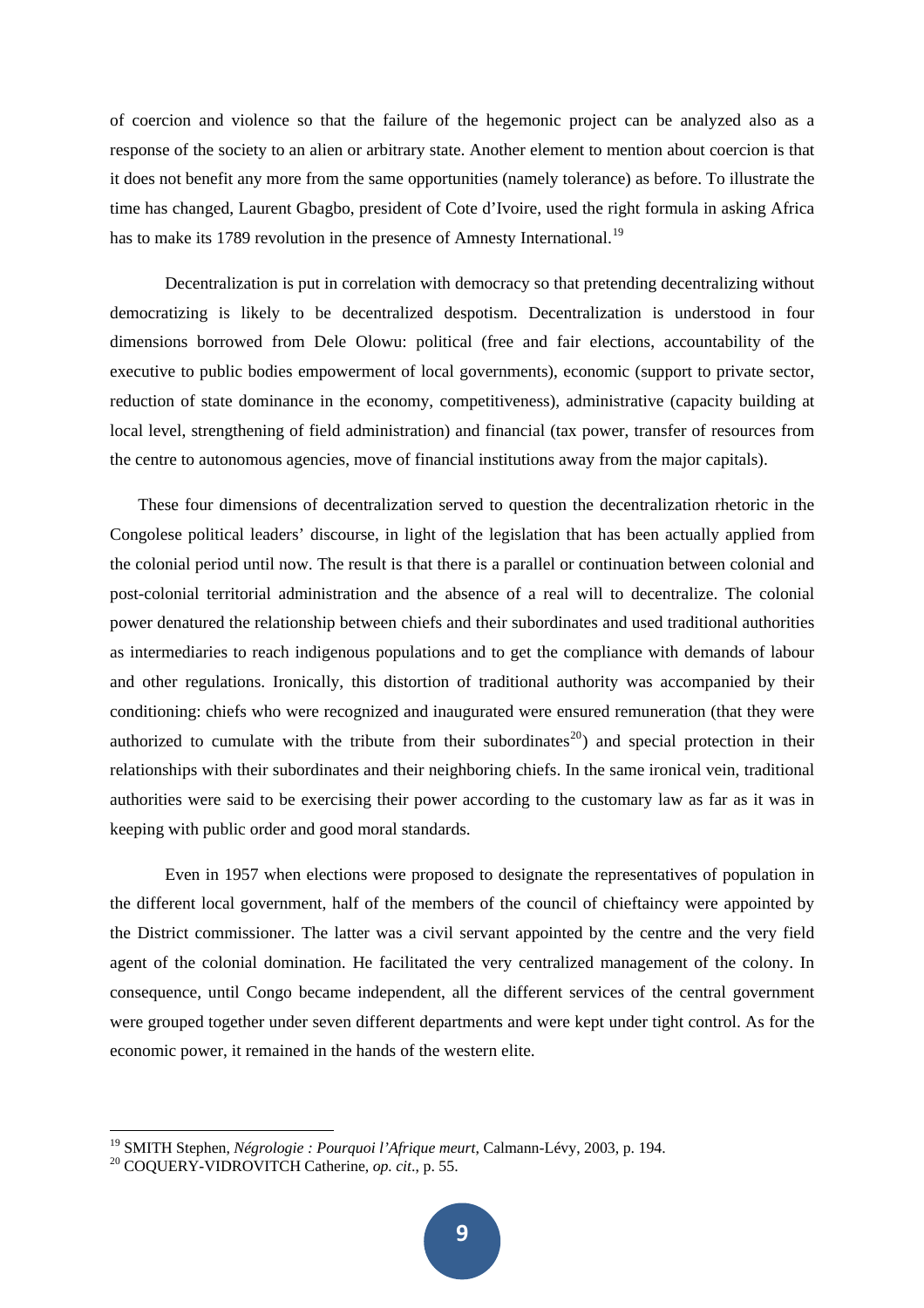In the postcolonial period, we observed that Mobutu threatened seriously traditional authorities in the seventies. In January 1973, he ruled out the customary laws of the administrative organization across the country, took off chieftaincy's legal status, and prescribed to substitute civil servants for hereditary chiefs. In July of the same year, he unsecured the land power of traditional leaders with the land reform. Latter on, he proposed the election of chiefs (in 1978) and to replace progressively traditional tribunals with "*tribunaux de paix*". Although in 1982 he rehabilitated traditional leaders, who became at the same time local leaders of the single party, the threat on their land and judicial powers is still there. Some figures among traditional leaders were co-opted in the system, but it did not consist in the institutional reinforcement of traditional authority as local government. Its fiscal power remained limited to collect marginal taxes and its imbalances were irregularly and insufficiently compensated with transfers from the centre. In the meanwhile, the centre kept its dominance of economy which started with the "zairianisation" of foreigners assets in 1974.

The post-Mobutu era stared with a continuation of the logic of centralization, but one can observe some noticeable signs of decentralization which have been carried out recently, particularly in the new constitution of 2006 and laws. They include a share in the national revenue, elections of local assemblies and accountability of the executive to these assemblies. Those changes still need, of course, to mature both in their design and their implementation. This study explored some ways in which this improvement can be pursued. In this way, it examines, first, the domains in which traditional authority systems form complementary logics with decentralization like chieftaincy's effectiveness, the experience of autonomy it got from the pre-colonial period and the capacity of adaptation which allowed it to survive over the colonial period and the dictator regime of the postcolonial era. In second position, the study points out some difficulties that traditional authority systems have to adjust to the democracy and to decentralization. Third, it discusses how traditional chieftaincy should be turned into a civil chieftaincy in order to become more open, accountable. I support, in this chapter, the opinion that customary law should continue to be applied in the chieftaincies, but a space should be created for and the opportunity given to those who live under its rule to have a say on it and its functioning, to question some of its imperfections and to explore new perspectives for its improvement.

At the end of this study, the question of who is concerned with participation, representation that decentralization encompasses is examined. The study shows that the current answer according to which it is mostly citizens is not easy to decide in the context of Congo. The inheritance of the colonialism and the political dynamic of the post-colonial